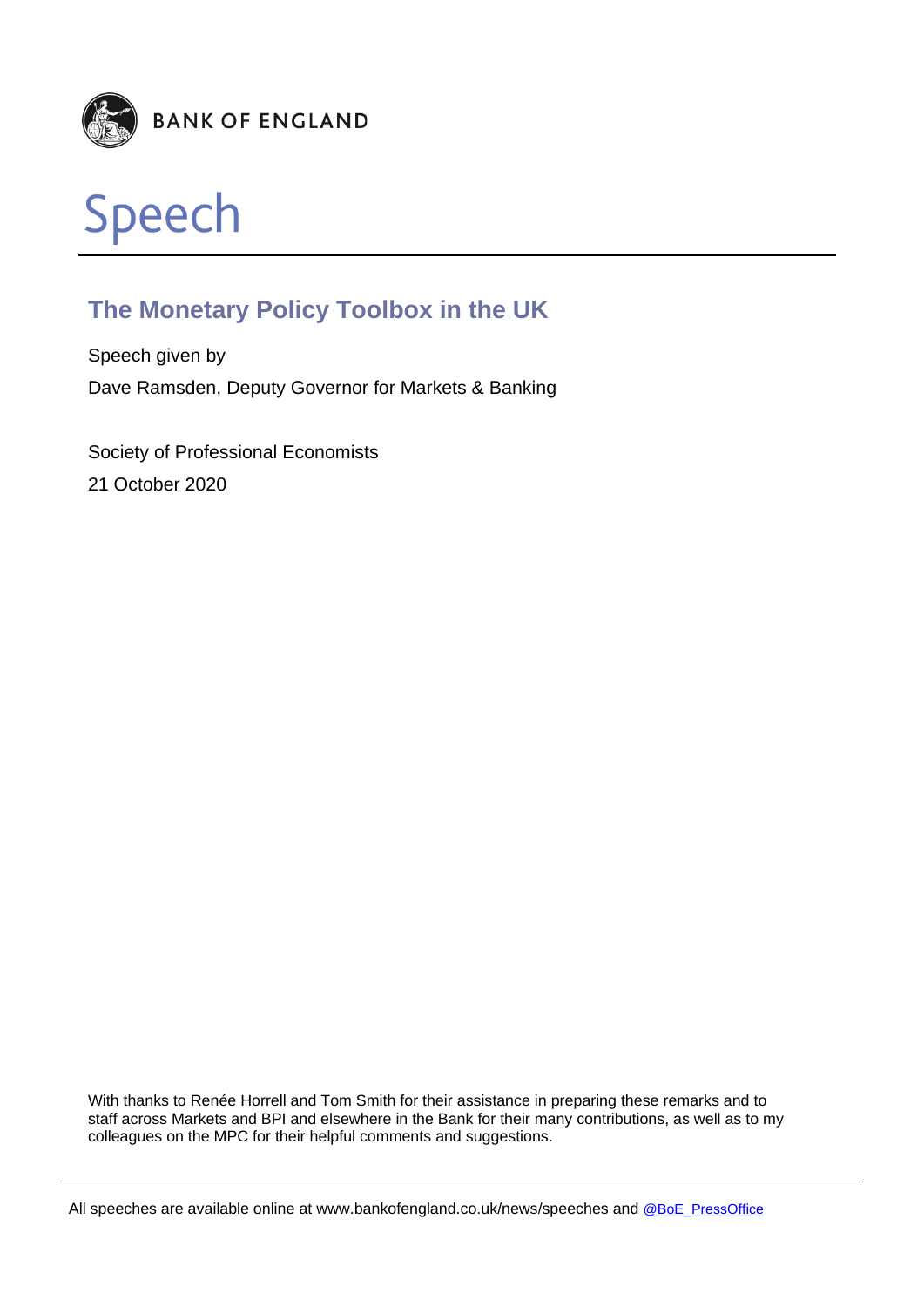# **1. Introduction**

l

It's a pleasure to be speaking once again at the Society of Professional Economists' Annual Conference. When I last addressed this conference it was two years ago, in person, in the impressive surroundings of the Bloomberg building near to the Bank of England. Today we're meeting in rather different circumstances, and for many of us at least in slightly less impressive surroundings! I'm delighted that we are able to meet virtually, and I'd like to thank Kevin Daly and all the SPE team for their work to make this event possible.

The theme of today's conference is "Policy Challenges for the Global Economy". What I want to do as my contribution to that theme is to give you my perspective, in my role as Deputy Governor for Markets, Banking and Resolution at the Bank of England and member of the UK's Monetary Policy Committee (the MPC), on one part of our response to the particular policy challenges of the Covid pandemic. And I will frame my contribution in terms of the use the MPC has made of what has come to be known as the "monetary policy toolbox": the range of policy tools that MPC has used so far, what tools are available to us now, and which ones we might decide to use in the near future.

The idea of a range of monetary policy tools is itself quite a new one. For many years monetary policy makers used one tool, the policy rate, to achieve their goal – in the UK case, that meant Bank Rate. And the Bank used a small, focused set of central balance sheet operations to keep money market rates, and so rates in the wider economy, close to that policy rate.

Two developments changed all that: first, the secular decline, over several decades, in the trend real interest rate; and second, the global financial crisis and the great recession that followed it.<sup>1</sup>

The trend real rate – big  $R^*$ , in central bankers' jargon - has fallen over the past few decades across advanced economies. **Figure 1**, taken from the August 2018 Inflation Report, sets out the MPC's view of what explains that fall. Much of it can be explained by structural factors such as an ageing global population, which have raised the demand for savings. Other structural factors, including a decline in trend productivity growth, have reduced businesses' demand for capital. Over time, these developments reduced the trend real interest rate, big R\*, required to bring actual stocks of wealth and capital into line. And policy rates, including in the UK, followed the trend rate downwards.

# **Figure 1: Changing demographics and a fall in trend productivity growth have reduced R\***

Indicative contributions to changes in the trend real interest rate

|                                                     | Change since 1990 |
|-----------------------------------------------------|-------------------|
| Structural factors affecting desired wealth         |                   |
| Slower population growth                            | ••                |
| Increased life expectancy                           | ↓↓                |
| Increased old-age employment                        |                   |
| Increased government debt                           |                   |
| Structural factors affecting the demand for capital |                   |
| Slower productivity growth                          | ••                |
| Increased cost of financial intermediation          |                   |
| Total                                               |                   |

<sup>&</sup>lt;sup>1</sup> In my 2018 SPE conference speech, available a[t https://www.bankofengland.co.uk/-/media/boe/files/speech/2018/finding-the](https://www.bankofengland.co.uk/-/media/boe/files/speech/2018/finding-the-right-balance-speech-by-dave-ramsden.pdf)[right-balance-speech-by-dave-ramsden.pdf,](https://www.bankofengland.co.uk/-/media/boe/files/speech/2018/finding-the-right-balance-speech-by-dave-ramsden.pdf) I gave more detail on the evolution of the Bank's balance sheet tools during and following the global financial crisis.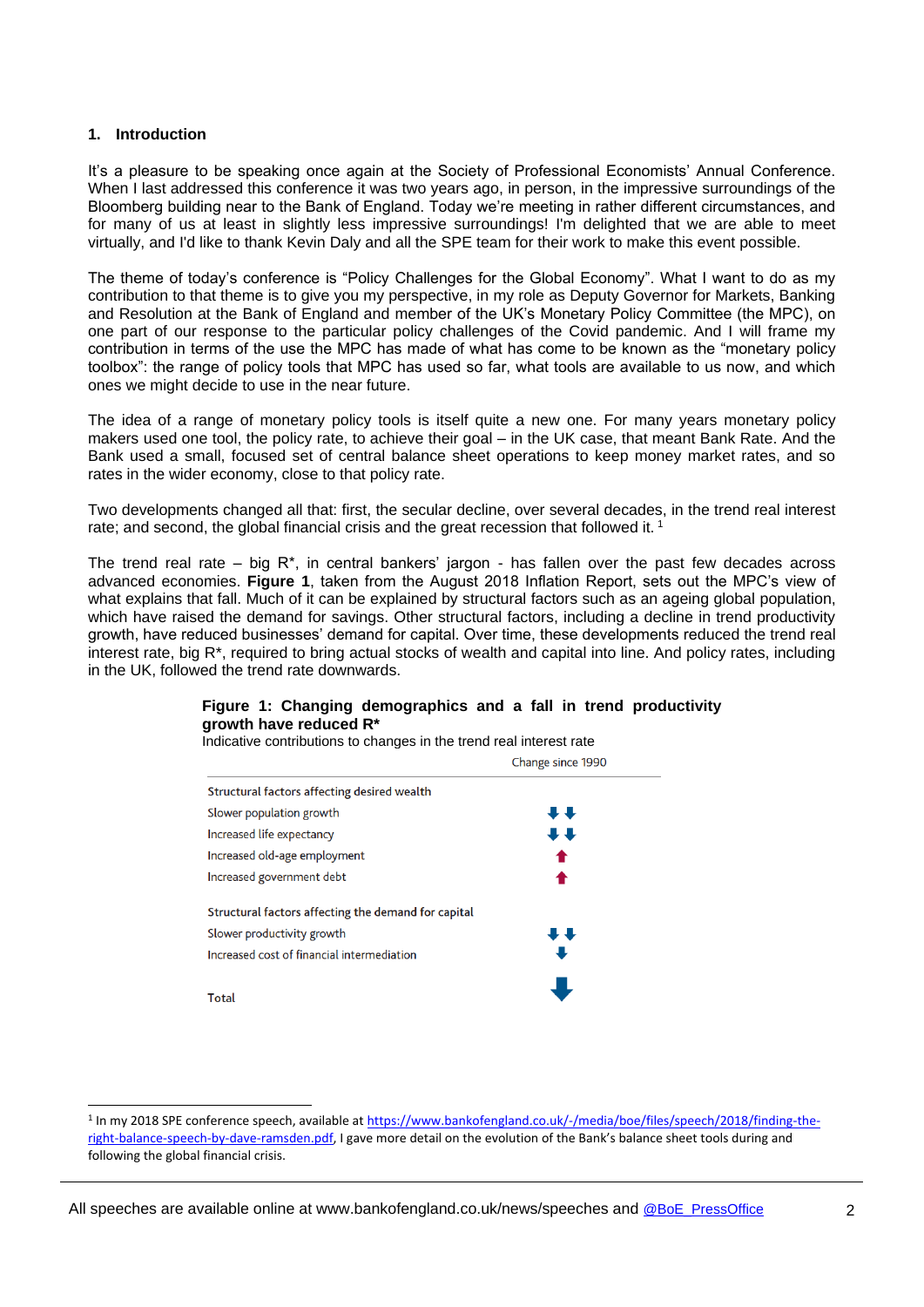

The shock of the financial crisis then added a further downward impetus to equilibrium real interest rates. A number of headwinds to demand — including a rise in uncertainty and a tightening in the financial conditions facing households and firms — meant that the medium-term equilibrium real interest rate. "little r\*" fell sharply below "big R\*", itself already much lower than in previous decades, and so well below the so-called "zero lower bound" (**Figure 2**).

In response, monetary policy makers cut policy rates as low as they could go – in the UK Bank Rate was cut to 0.5% in late 2008, its then effective lower bound. But with equilibrium rates deeply negative, further stimulus was needed. With conventional tools having reached their limits, policy makers enhanced their toolkits, developing what were dubbed unconventional monetary policy tools. These took the form of: quantitative easing or asset purchase programmes, designed to lower longer-term interest rates rather than short-term ones; new funding operations; forward guidance; and, in some jurisdictions, negative policy rates. I'm going to leave funding operations such as the TFSME and also lending programmes mostly to one side in my remarks today. That's not to downplay their importance – they've played a key role in aiding the effectiveness of monetary policy and supporting the flow of credit to the private sector.

Unconventional tools are not perfect substitutes for policy rates. The effects of many of them were, and indeed remain, uncertain compared to the relatively well-understood effects of rate cuts. And at least as much if not more so than with policy rates, their effects were and are state contingent, with the transmission through to the real economy determined both by the characteristics of the financial system in which they operate and by the economic situation in which they are applied. Nevertheless, from a starting point of a single tool approaching the limits of its usefulness, central banks came out of the great recession and the years which followed with new, much fuller sets of tools, as well as a much better understanding of how to apply them. This expanded toolkit was put to effective use in the MPC's response to the 2016 referendum result on membership of the EU. <sup>2</sup>

# **2. Responding to the unprecedented shock of Covid**

It has become almost a cliché to describe Covid as an unprecedented shock. But with no comparable global events since the 1919 Spanish Flu outbreak, this really is a one-in-a-hundred year event. The necessary restrictions on activity that were put in place to contain the pandemic have had no counterpart in living memory. And the economic effects were similarly unprecedented – UK GDP fell 22% in the first half of this year, the largest fall in nearly 400 years (**Figure 3**), with similar, near-simultaneous falls seen across the world.The fiscal and monetary policy response, in the UK and elsewhere, has been similarly unprecedented. The UK Government launched a substantial, innovative and necessary programme of fiscal measures, with a particular and understandable focus on the labour market, as well as schemes to support the flow of finance

l <sup>2</sup> The BIS Committee on the Global Financial System (CGFS) report on unconventional monetary policy tools, available at

[https://www.bis.org/publ/cgfs63.htm,](https://www.bis.org/publ/cgfs63.htm) provides an informative overview of the range of unconventional policy tools used in the aftermath of the crisis, along with an assessment of their benefits and side-effects.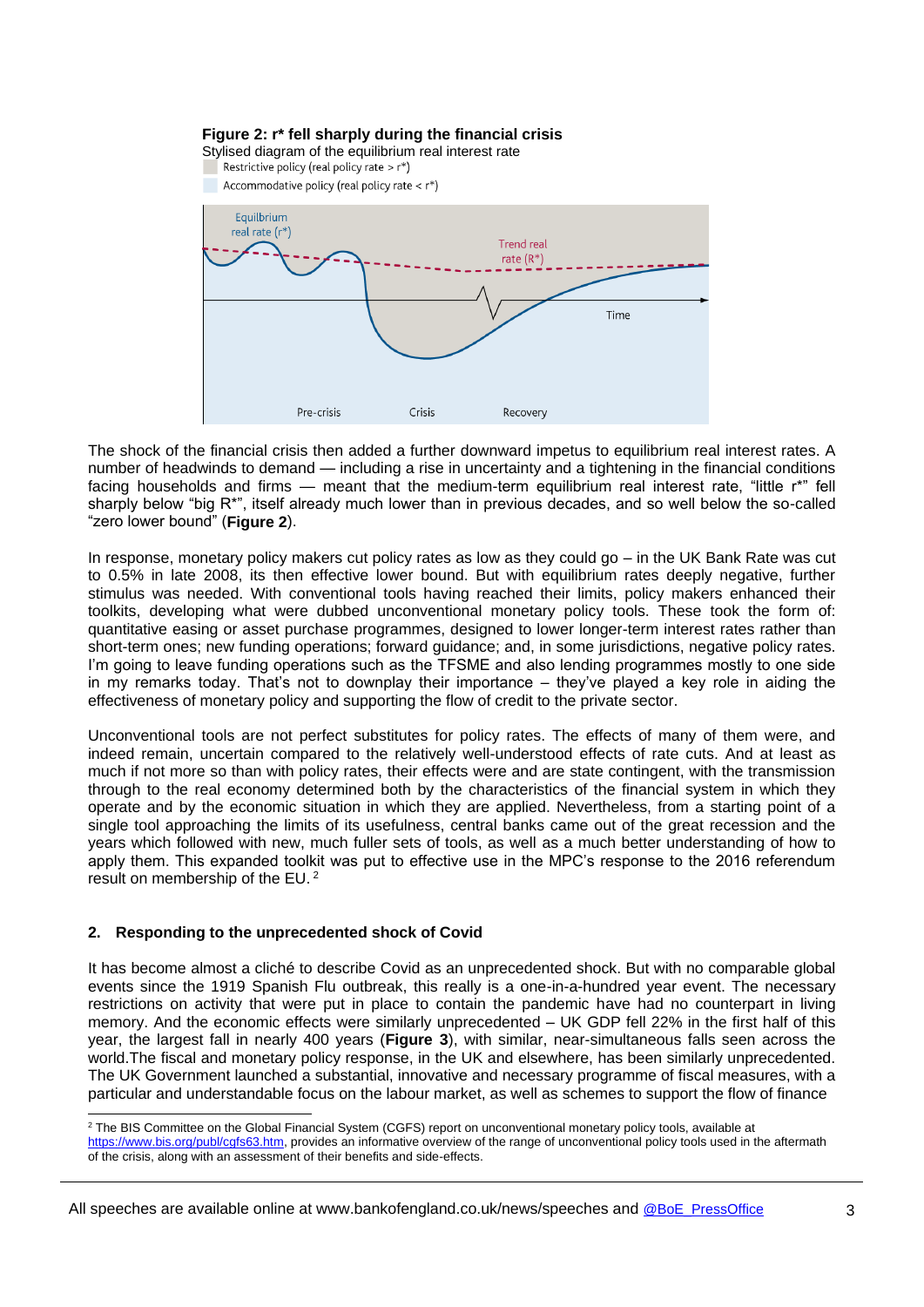**downturn in nearly 400 years** Historical UK GDP





to companies, involving the Bank where appropriate. These have had the aim of supporting the economy during the outbreak, and in so doing to minimise the potential for longer-term damage or scarring to the economy's potential.

On the monetary side the MPC likewise deployed its full range of monetary tools in March as the pandemic intensified. In March the Committee cut Bank Rate in two steps to a new low of 10 basis points and launched a new Term Funding Scheme with additional incentives for SME lending (TFSME for short). And against a backdrop of accelerating market dysfunction – brought on by the "dash for cash" – the MPC announced an additional £200bn of gilt and corporate bond purchases, to be carried out at a record pace of £13.5bn of gilt purchases per week (Figure 4).<sup>3</sup> In June the Committee voted for a further £100bn of gilt purchases. And in August we gave new forward guidance.

The size and pace of the asset purchase programme launched in March reflected its twin objectives – both to provide stimulus to the economy by lowering longer term interest rates, and to counteract any tightening of monetary and financial conditions that might result from the deterioration in gilt market conditions.<sup>4</sup> Those twin objectives were successfully met. Orderly functioning was quickly restored to the market – market functioning indicators, which had been flashing increasingly red, rapidly turned back to green as pricing and liquidity metrics like bid-ask spreads returned to normal levels (**Figure 5**). And as a result the spike in gilt yields reversed – a tightening in monetary and financial conditions was averted – and yields continued to decline as the purchase programme got under way (**Figure 6**).

Reflecting the improvement in functioning, the MPC concluded in in June that purchases can now be conducted at a slower pace. The rate of APF gilt purchases has therefore been reduced first to £6.9bn/week in June and then £4.5bn/week in August. At that pace we expect the current programme of purchases to be completed at around the turn of the year.

Where does that leave the policy toolbox today? Bank Rate stands at 0.1%, the lowest it has ever been. The Bank's balance sheet has increased in size from 27% of pre-Covid GDP, already very large by historical standards, to nearly 40%; and still growing (**Figure 7**). And market interest rates remain historically low at all horizons.

l

<sup>&</sup>lt;sup>3</sup> Corporate bond purchases take place on a separate schedule, designed to reflect the more complex characteristics of the UK corporate bond market.

<sup>&</sup>lt;sup>4</sup> This was just one of a wide range of interventions to support the UK financial system that the Bank carried out over this period. Andrew Hauser's speech "Seven moments in spring", available at [https://www.bankofengland.co.uk/-/media/boe/files/speech/2020/seven](https://www.bankofengland.co.uk/-/media/boe/files/speech/2020/seven-moments-in-spring-covid-19-speech-by-andrew-hauser.pdf)[moments-in-spring-covid-19-speech-by-andrew-hauser.pdf,](https://www.bankofengland.co.uk/-/media/boe/files/speech/2020/seven-moments-in-spring-covid-19-speech-by-andrew-hauser.pdf) gives a comprehensive, first-hand account of developments.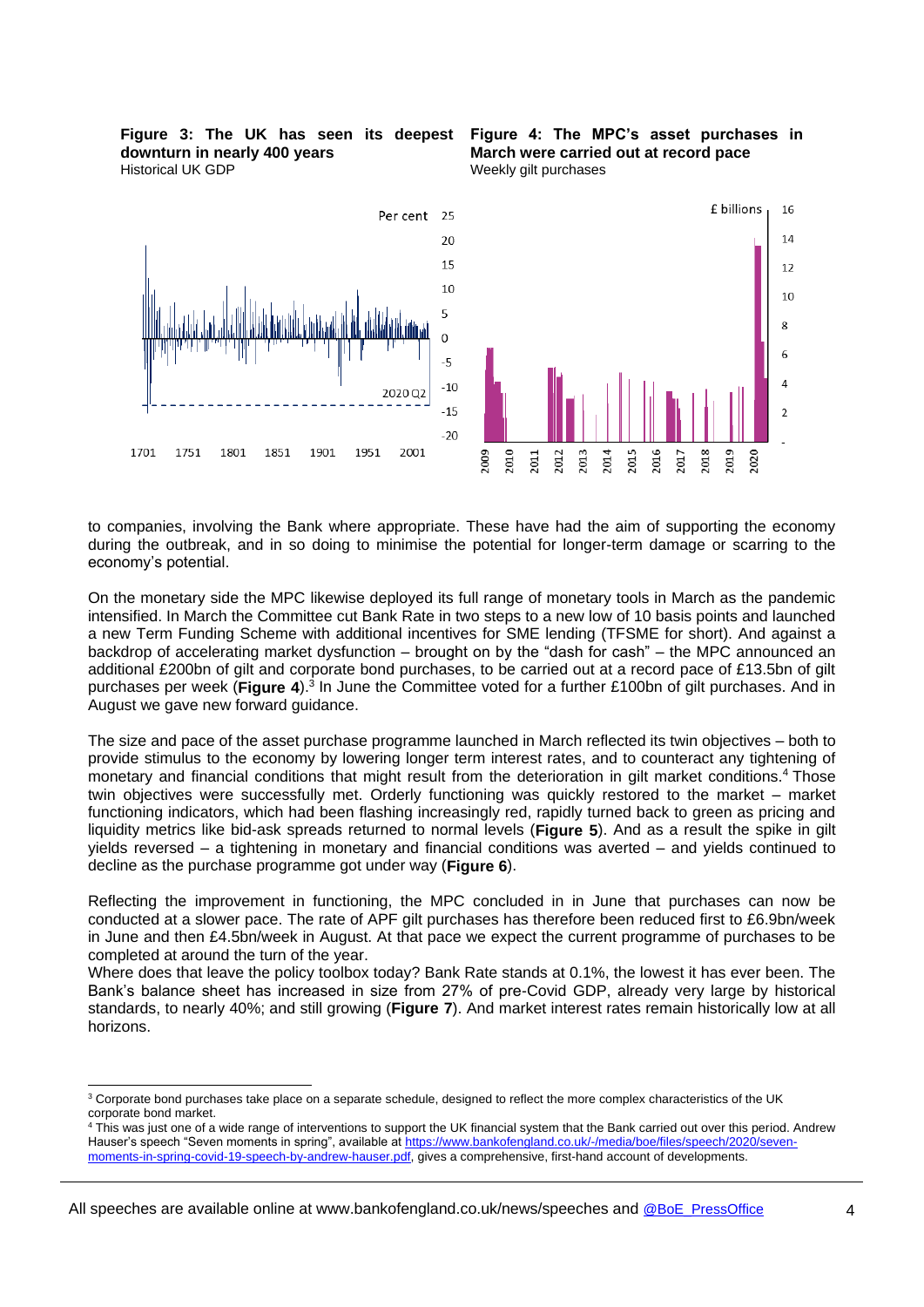# **Figure 5: Market functioning indicators returned to normal levels following the MPC's actions**

Stylistic summary of market functioning indicators



All or most indicators 75-95% percentile of 3 year historical distribution Indicators within 'normal' range

**Figure 6: The MPC's intervention lowered gilt Figure 7: The Bank's balance sheet has yields** Gilt yields



# **reached an unprecedented size**

Bank balance sheet as % of lagged nominal GDP



For some, these facts might suggest that the MPC is once again running out of policy room for manoeuvre. My own view is that this is not the case – we have policy tools still available, and scope remaining to use those tools. The question is not so much what tools are available as which is the best tool for the job at hand.

# **3. The state of the policy toolbox**

What I want to do for the rest of this talk is set out the current state of the policy toolbox. While I will include my personal view where appropriate, I am keen to draw as much as possible on recent MPC statements or judgements and on Bank analysis. There are no definitive rules or prescriptions when it comes to monetary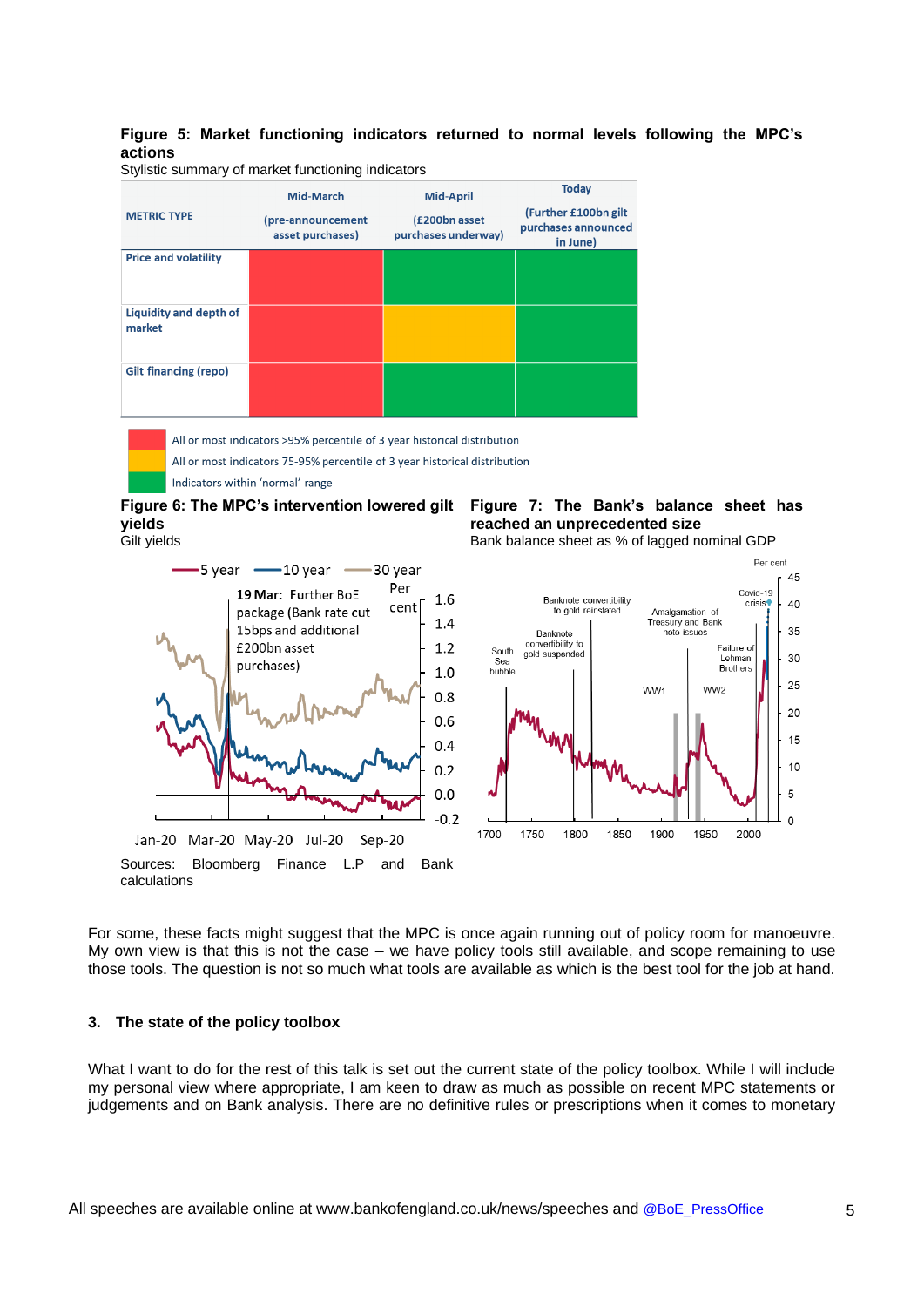policy tools, and no such thing as a manual for monetary policy makers.<sup>5</sup> I'll start by looking at QE, then come on to forward guidance, and finish with some thoughts on the possibility of negative Bank Rate.<sup>6</sup>

### **a. QE – plenty of headroom**

QE has been an effective tool for stimulating demand through the 11 years of its use in the UK. Even though we are well on the way to purchasing £300 billion between March and December 2020, we have QE "headroom" remaining. And while it is increasingly clear its implementation and impact is state contingent<sup>7</sup>, to my mind it is a tried and tested tool and for me it is the MPC's marginal policy tool at present.

The headroom point is worth expanding on because it is one that isn't always appreciated. There are £1.7trn of conventional gilts in "free float" by market value (as well as another £790bn of index-linked gilts which are out of scope)<sup>8</sup>. The Bank's Asset Purchase Facility holds approximately £740bn of those<sup>9</sup>: so there is a further £940bn remaining in the market that could potentially be available for purchase.

In practice the Bank does not buy very short maturity gilts. And to avoid distorting the market it avoids specific gilts where it holds more than 70% of the free float, and attempts to buy evenly across three maturity "buckets".<sup>10</sup> But even with those constraints applied we have considerable headroom after the current programme is completed, reflecting a range of considerations. And many of those considerations are within our control - while those constraints are there for good, pragmatic reasons, they are not set in stone, and there would certainly be scope to re-evaluate them based on Bank advice if the MPC judged that even more monetary policy headroom was needed (**Figure 8**).

# **Figure 8: There is plenty of QE headroom remaining**

Stylised map of the gilt market $1$ 

l



(1) The area of each block represents the market value of the gilts in that sector of the market.

Taking as a given that the MPC has more headroom to buy more gilts, the question then becomes whether we have the scope to impact their pricing. This is a trickier calculation– it depends not just on the quantity of headroom, but on how effective any action might be, which is highly state contingent. But again my starting point is we have plenty of scope to affect prices. While yields on longer-dated gilts are at historically low levels, that doesn't mean they couldn't still go lower. As the March episode illustrates, there may also be occasions when the absence of action – the counterfactual – would mean an increase in those yields.

Of course the quantity of QE purchases is not the only policy variable available to the MPC. The pace of purchases, as illustrated by our March intervention, is another. And the kind of asset purchased is a third variable. UK QE purchases have mostly been concentrated on the gilt market, as well as much smaller quantities of sterling corporate bond purchases. But during the financial crisis the APF also purchased

<sup>5</sup> Perhaps the closest thing to a policy makers' manual is the CGFS report referenced in footnote 2. On the operational side a detailed guide to the Bank of England's own facilities is available a[t https://www.bankofengland.co.uk/markets/bank-of-england-market-](https://www.bankofengland.co.uk/markets/bank-of-england-market-operations-guide)

<sup>&</sup>lt;u>operations-guide</u>.<br><sup>6</sup> I have not covered funding or lending schemes in detail today. But it is worth noting that the TFSME, which was designed to help reinforce the transmission of the reduction in Bank Rate as well as incentivise banks to provide credit particularly to SMEs, continues to expand in size; current usage at £45bn and is expected to exceed £100bn.

<sup>&</sup>lt;sup>7</sup> See for instance "QE: the story so far", available at [https://www.bankofengland.co.uk/working-paper/2016/qe-the-story-so-far.](https://www.bankofengland.co.uk/working-paper/2016/qe-the-story-so-far)

<sup>&</sup>lt;sup>8</sup> Buying index linked gilts could potentially create the wrong incentives for the MPC in delivering on our remit. It could also crowd out a key tool for managing inflation risk which is already subject to significant private sector demand, and is often highly illiquid as a result. 9 This number is greater than the approximately £700bn of gilts purchased to date because some of the gilts in the portfolio have increased in market value since being purchased.

<sup>&</sup>lt;sup>10</sup> Buying short maturity gilts would have a reduced duration impact and would require more frequent reinvestment; it could potentially also distort market expectations of policy rates. Buying a large proportion of specific gilts could create local distortions in yields and restrict market liquidity.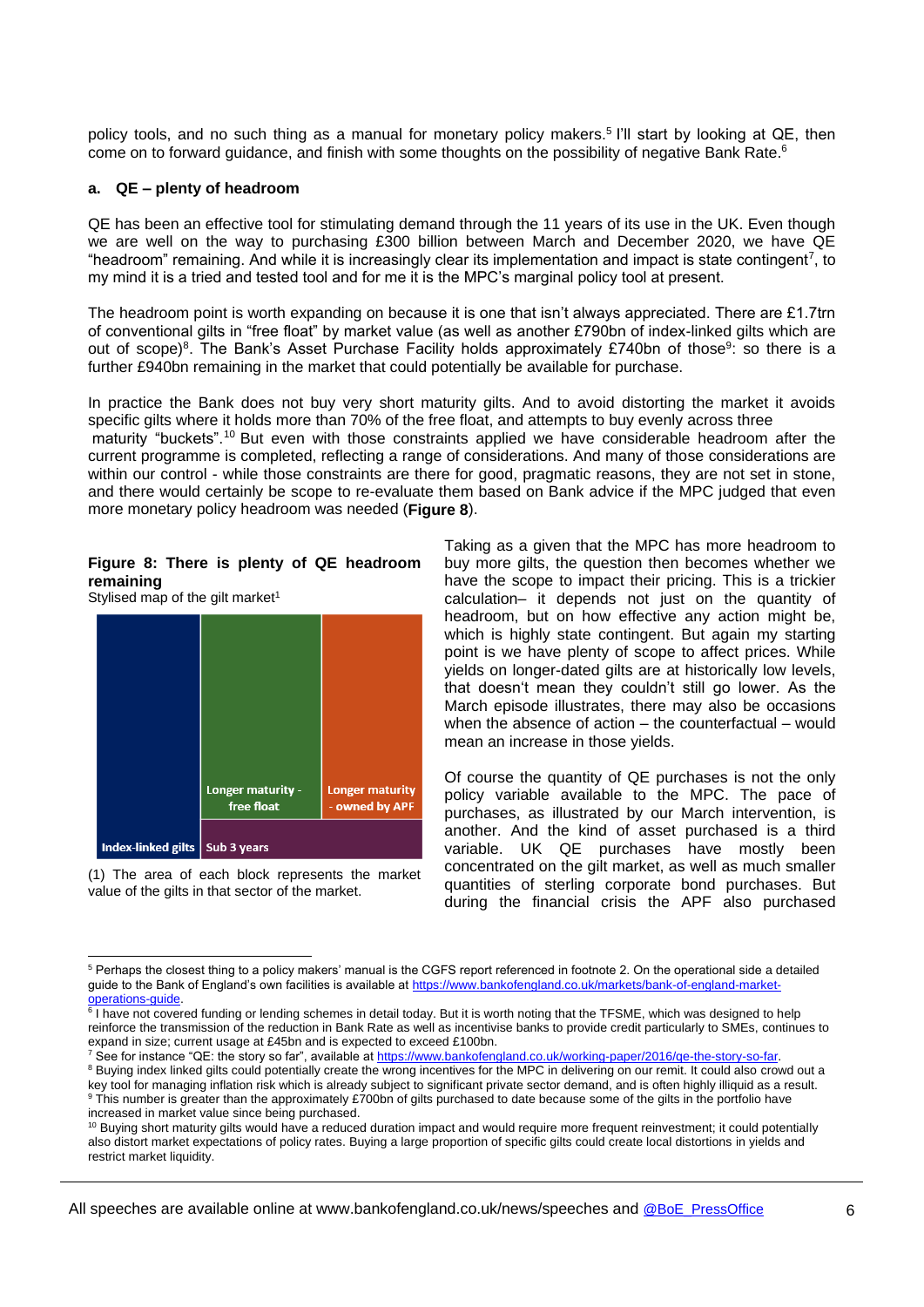£2.4bn of sterling non-financial commercial paper.<sup>11</sup> And central banks in other jurisdictions have purchased a range of other asset types.

Perhaps the best way to think of QE is not as a single tool but as multiple tools, each best suited to a different job. For delivering a defined dose of economic stimulus a large, steady programme of gilt purchases may be most appropriate. For addressing market dysfunction a faster or more targeted programme might do the job better. Our March QE announcement aimed at both these objectives at once and so combined elements of both these options – as Andrew Bailey put it, we went both "big and fast".

In this speech I have focused on QE as a monetary policy tool, in other words one which is used in pursuit of the MPC's remit to maintain price stability. Our March intervention met this requirement, although one of its immediate objectives was to address market dysfunction, our ultimate reason for doing that was to counteract any tightening of monetary and financial conditions that might result from that dysfunction.

One natural question raised by that episode, though, is whether the need for such a large scale intervention could be avoided by addressing the structural causes of the "dash for cash", and if not whether central banks should have facilities to provide the necessary liquidity to the financial system more efficiently. Those are topics that I don't have time to get into in detail today but they are hugely important questions for central banks and ones with which the FPC is actively engaging.<sup>12</sup> In the meantime the MPC has made clear that it stands ready to respond to any re-emergence of market dysfunction, and so avoid any associated tightening in monetary and financial conditions, as appropriate.

# **b. Forward guidance – a high bar to tightening**

The second tool I want to consider is forward guidance – in other words future commitments on interest rates and other policy tools. Like QE, forward guidance is a tool the MPC had used several times before this crisis. In its 2013 review of the MPC remit, HM Treasury explicitly clarified that the Committee had the ability to deploy forward guidance as a policy tool, including where appropriate making it conditional on future developments.

The MPC gave new guidance in August, which we repeated in our September minutes, that we did "not intend to tighten monetary policy until there is clear evidence that significant progress is being made in eliminating spare capacity and achieving the 2% inflation target sustainably".

That guidance was a significant step and is likely to become more significant as time goes on. It provides a commitment not to tighten policy until we're confident that it is appropriate to do so and that we have seen clear evidence that we are well on the way to recovery. It reinforces current market expectations that Bank Rate

l





Sources: Bloomberg Finance L.P and Bank calculations

<sup>&</sup>lt;sup>11</sup> More recently the Bank's Covid Corporate Finance Facility, acting as agent for HM Treasury, has purchased commercial paper amounting to around £17bn. This is not a monetary policy scheme but the MPC takes its size into account when taking its monetary policy decisions.

 $12$  Andrew Bailey addressed these questions, as well as coining the "big and fast" terminology, in his recent speech at Jackson Hole, available a[t https://www.bankofengland.co.uk/-/media/boe/files/speech/2020/the-central-bank-balance-sheet-as-a-policy-tool-past](https://www.bankofengland.co.uk/-/media/boe/files/speech/2020/the-central-bank-balance-sheet-as-a-policy-tool-past-present-and-future-speech-by-andrew-bailey.pdf)[present-and-future-speech-by-andrew-bailey.pdf.](https://www.bankofengland.co.uk/-/media/boe/files/speech/2020/the-central-bank-balance-sheet-as-a-policy-tool-past-present-and-future-speech-by-andrew-bailey.pdf) The FPC has noted the importance of taking remedial action to ensure the resilience of the financial system, as well as of re-examining central bank facilities, including in the Summary and Record of its most recent meeting, available a[t https://www.bankofengland.co.uk/-/media/boe/files/financial-policy-summary-and-record/2020/october-2020.pdf.](https://www.bankofengland.co.uk/-/media/boe/files/financial-policy-summary-and-record/2020/october-2020.pdf) At an international level the Financial Stability Board has commenced a holistic review of resilience in the non-bank financial intermediation sector in light of the Covid-19 shock, due to be delivered to the G20 summit in November. The Bank and FCA are actively participating in the FSB's review.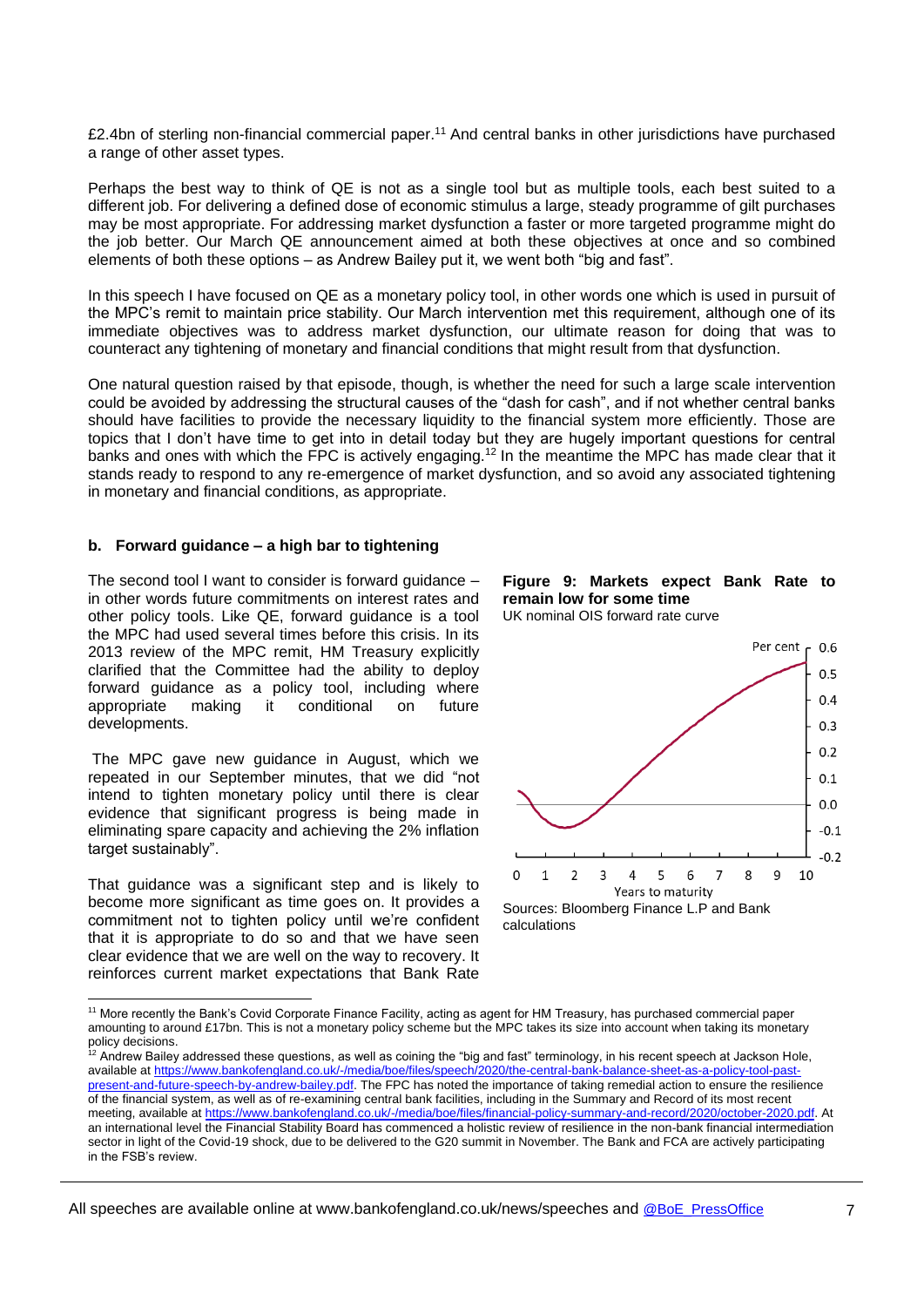will remain low for some time (**Figure 9**). But for me, the key point to emphasise is that our current guidance reflects the ongoing uncertainties and means that the burden of proof for any future tightening is high.

One other point I want to make on forward guidance is that I see it as particularly valuable in reinforcing the effects of other tools. In general I think it makes sense to think of different monetary policy tools as complements rather than substitutes. And that is particularly true of forward guidance. It can serve to enhance the impact of individual policy actions by clarifying policy maker intentions, and can link separate policy actions together into a coherent package – in the words of the BIS Committee on the Global Financial System, providing "connecting material" and "giving meaning". That is consistent with how the MPC have used it in the past and in its current incarnation.

#### **c. Negative rates – in the toolbox**

l

The final tool that I want to cover today is Bank Rate, and specifically the question of whether Bank Rate could go negative.

The MPC set out its collective assessment of the potential issues that a negative policy rate in the UK could raise, and how that might impact the effectiveness of negative rates as a monetary policy tool, in its August 2020 Monetary Policy Report.<sup>13</sup> I won't repeat all of the analysis from the Report; instead I want to draw out three key points.

The first is that the effective lower bound is likely to be different across different countries, reflecting different macro-economic circumstances, structural features and financial systems. This is a simple point but an important one. Just because negative rates are appropriate in one country does not mean they would be appropriate in another, and for some countries and in some circumstances the effective lower bound may well be positive.

The second point is that while some aspects of the transmission mechanism would be the same as any other rate cut, others could be quite different. In all use-cases, market interest rates would fall, asset prices would rise and the exchange rate would depreciate, and that would stimulate demand and raise inflation in the usual way. But evidence from other countries' experience suggests that while corporate deposit rates can turn negative, household deposit rates would be unlikely to fall below zero, meaning that pass-through could be somewhat weaker than for a normal rate cut.

Building on this, the third point I want to draw out is that there can be knock-on economic effects through the banking system. These effects could reduce or even counteract the stimulus from negative rates. If deposit rates don't fall but loan rates do, that will impact banks' profitability, particular for those who are most reliant on retail deposit funding – in the UK that is small banks and building societies. Banks can offset the impact on profitability by not reducing lending rates, but in doing this they would further reduce the amount of stimulus provided. Some banks, particularly those already under balance sheet pressure, could even be incentivised to reduce lending. That would be a particular concern in the current situation where, while the banking sector as a whole starts from a position of strength, risks to balance sheets are likely to be rising.

These considerations led the MPC to note in its August Monetary Policy Report analysis that, given the effects of Covid-related disruption on banks' balance sheets at present, at a time when they have an important role to play in helping the UK economic recovery, "negative policy rates at this time could be less effective as a tool to stimulate the economy". That consideration still applies as far as I am concerned. While there might be an appropriate time to use negative rates, that time is not right now, when the economy and the financial system are already grappling with the effects of an unprecedented crisis, as well as the myriad uncertainties the crisis has created. But they are certainly in the toolbox for potential use in future as my assessment of their effectiveness changes. As the MPC has made clear, we will keep the appropriateness of all tools, including negative rates, under review.

It is for that reason that the Bank is taking steps to understand how negative rates might be implemented in practice. It would be wrong to claim a tool is in your toolbox if you aren't able to use it when it's needed. For

<sup>&</sup>lt;sup>13</sup> The analysis is set out in Box 1 of the Report, which is available at [https://www.bankofengland.co.uk/-/media/boe/files/monetary](https://www.bankofengland.co.uk/-/media/boe/files/monetary-policy-report/2020/august/monetary-policy-report-august-2020)[policy-report/2020/august/monetary-policy-report-august-2020.](https://www.bankofengland.co.uk/-/media/boe/files/monetary-policy-report/2020/august/monetary-policy-report-august-2020)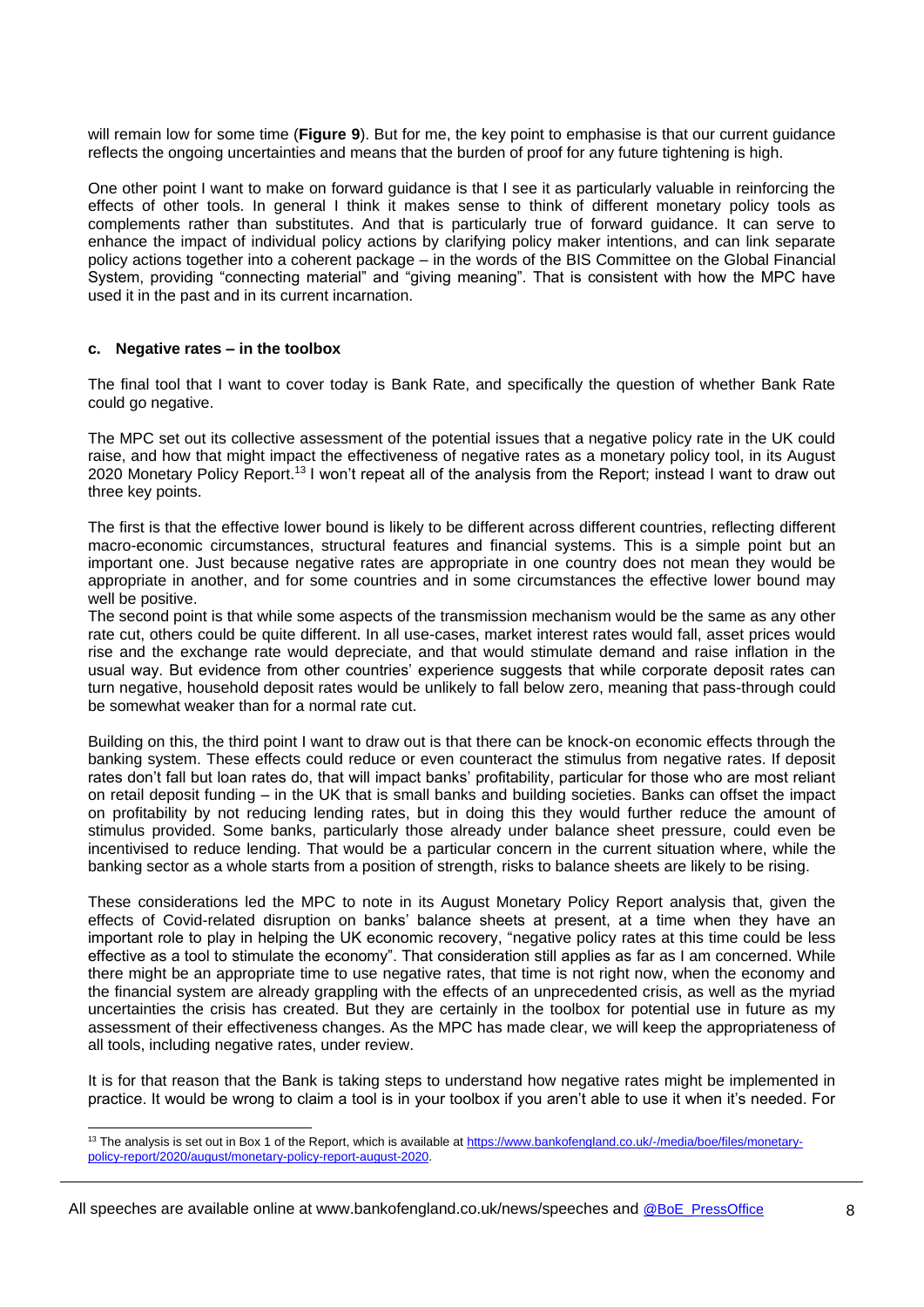that reason, in my own areas of responsibility in the Bank, we are working to ensure all our systems would be able to handle negative rates if needed.

The September MPC Minutes flagged that the Bank and the PRA would also begin structured engagement on operational considerations with the wider financial sector. We launched that engagement on 11 October with a letter to CEOs of all UK banks and building societies, as well as large international banks and insurers – over 180 firms in total – asking them to identify any operational challenges associated with implementation of zero or negative Bank Rate, with a deadline for responses of November 12<sup>th</sup>.<sup>14</sup> That letter will be followed up by supervisory engagement with firms where needed to understand key themes and timeframes. And we will also be engaging with trade bodies and relevant financial market infrastructure firms, and would of course welcome responses from any other interested firm.

We are not asking firms at this stage to begin taking steps to ensure they are operationally ready to implement a negative Bank Rate. But the information we receive will deepen the MPC's understanding of the operational aspects of a negative policy rate, as well as the Bank and PRA's understanding of its implications for firms and the UK financial system.

# **4. The economic outlook**

l

I want to conclude by saying something about the economic outlook which will frame decisions by the MPC on making any further use of the tools I have covered.

An important feature of our August projections was the uncertainty embodied in them, as reflected in the shape of our fan charts. The fans were wider than usual, reflecting the unusually high uncertainty about the outlooks for the UK and global economies created by the Covid epidemic. And the risks to those projections, and in particular to our conditioning assumption that the direct impact of Covid would fade over the forecast, was judged to be to the downside (**Figure 10**).

How things actually develop from here will depend on the evolution of the pandemic, measures taken to protect public health, and how governments, households and businesses respond to these factors. In our August forecast, we made the conditioning assumption that the high levels of uncertainty over health and economic outcomes dissipate gradually, with improved treatments or other health interventions, and therefore reduced risks facing households and businesses.

UK GDP has recovered fairly rapidly in aggregate so far from its trough earlier in the year. In our August Monetary Policy Report forecasts, we projected that recovery to continue, though at a slower pace. Unemployment was projected to peak in Q4 and decline only gradually. And inflation was projected to return to target from its current low level as domestic price pressures picked up. (**Figures 11-13**) Those projections were conditioned on the assumption that the direct impact of Covid-19 on the economy would dissipate gradually over the forecast period, as well as on market interest rates and the monetary and fiscal policy support measures that were in place at the time.

This summary is in no sense intended to downplay the unprecedented impact the virus continues to have on individuals, on particular businesses and sectors, and on different regions and nations of the UK at different times. As flagged in the MPC's September Minutes, there is a real risk of a more persistent period of higher unemployment, and the recent strength in income growth might not be sustained.

I remain particularly concerned that we could also see structural headwinds to recovery in the labour market, with particular impacts on younger workers and those joining the workforce. The negative impact on the supply side of the economy, or degree of scarring, could potentially be greater than the 1½% we have assumed to date based on very preliminary work, a risk the MPC has previously highlighted. There could be further supply side impacts from the structural economic change or repurposing that could be needed if the behavioural changes that we have seen in response to the pandemic persist, as seems highly likely, although the sign of these impacts is perhaps more ambiguous.

<sup>&</sup>lt;sup>14</sup> The letter is available on the Bank's website at [https://www.bankofengland.co.uk/-/media/boe/files/prudential](https://www.bankofengland.co.uk/-/media/boe/files/prudential-regulation/letter/2020/info-request-operational-readiness-policy-rates.pdf?la=en&hash=E973B09B00A6EC1D2B5AB9B845BF20EB5EF7BBB6)[regulation/letter/2020/info-request-operational-readiness-policy](https://www.bankofengland.co.uk/-/media/boe/files/prudential-regulation/letter/2020/info-request-operational-readiness-policy-rates.pdf?la=en&hash=E973B09B00A6EC1D2B5AB9B845BF20EB5EF7BBB6)[rates.pdf?la=en&hash=E973B09B00A6EC1D2B5AB9B845BF20EB5EF7BBB6.](https://www.bankofengland.co.uk/-/media/boe/files/prudential-regulation/letter/2020/info-request-operational-readiness-policy-rates.pdf?la=en&hash=E973B09B00A6EC1D2B5AB9B845BF20EB5EF7BBB6)